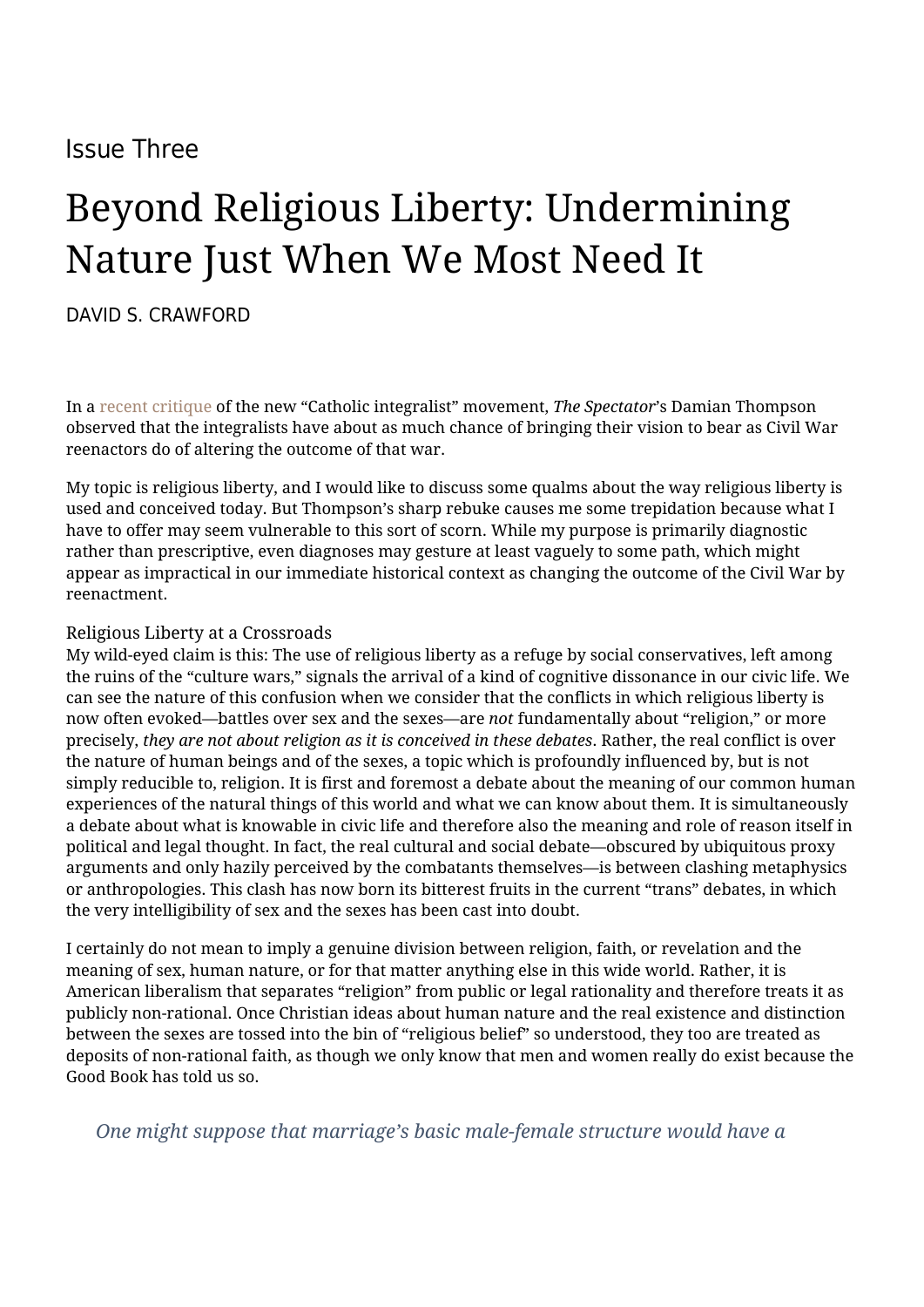*particularly strong claim to at least minimal rational legitimacy, given its procreative potential and the importance of both the mother and father to a child. If such arguments are not at least minimally rational, the question inevitably arises as to the sort of rationality the courts are trading in.*

Christians, and especially Catholics, draw on a conception of human nature as preceding and giving rise to individual personal existence. They view persons as organic wholes. They think that nature precedes and gives shape to authentic acts of freedom. This "givenness," at once theological and philosophical, phenomenological and symbolic, does not make human nature any less rationally grounded. Indeed, it vouchsafes and sustains its rational character. The Christian understanding of the sexes therefore does not dissolve into a purely "religious" doctrine or belief. Just as clearly, the question has never been a merely "private" matter. Only a thoroughly a decadent, consumerist culture could think that childbearing and the secure continuation of society over time should be thought of as a happy externality of individual lifestyle choice.

Yet, Christian anthropology runs up against current political and legal rationality's imperviousness to rational accounts of the real things of the world. The result is that Christians' stubborn insistence on the real existence of the sexes must be shoehorned into private religious liberty claims. Adding to the irony, the mediation of competing rights claims, the currency of modern, liberal political and legal rationality, nevertheless implies a submerged if fragmented anthropology, and, indeed, one that in fact promotes a disordered and incoherent understanding of the sexes.

Ominously, the wave of new laws and court decisions presupposing this disordered understanding amount to a legal requirement that we repudiate our fundamental human experiences of nature, indeed that we verbally deny what our eyes and ears tell us is true. In this way, it enforces a dual, and essentially dishonest, form of discourse: an external, public mode of coerced denial of an internal recognition of what stands before us.

My thesis in a nutshell is this: The Christian proposal for public reason is rejected as public because it is a reason founded on real things. In other words, Christian rationality is not rejected because it is Christian, but because it is rational.

## The Paradox of Religious Liberty

There is, of course, a bitter irony in all of this. Christians have long struggled with the insinuation, and often direct charge, that their legal arguments concerning sex, the sexes, procreation, and so on, are in fact nothing more than religious doctrine masquerading as political and legal reason, contrary, at least in spirit, to the First Amendment. Now, as the legal and social environment has become increasingly hostile, they find themselves in the odd position of employing religious liberty claims as the most plausible defense against legislative and regulatory impositions of the new sexual paradigm, thus seeming to concede the point.

Take, for example, *Roe v. Wade*'s 1973 declarations that the Court "need not resolve the difficult question of when life begins" and that Texas "may not override the rights of the pregnant woman" by adopting one such theory[.\[1\]](#page--1-0) These claims reject even the possibility of arriving, for purposes of law, at a reasoned consideration and judgment about the ontological status of unborn life. But a judgment about this status is, at the end of the day, the one and only basis for an adequate resolution of the social, cultural, and moral issue at stake. In effect, the Court rejected the idea that a rational, philosophical look at the things of our world—such as the unborn child—can form a foundation or principle for legal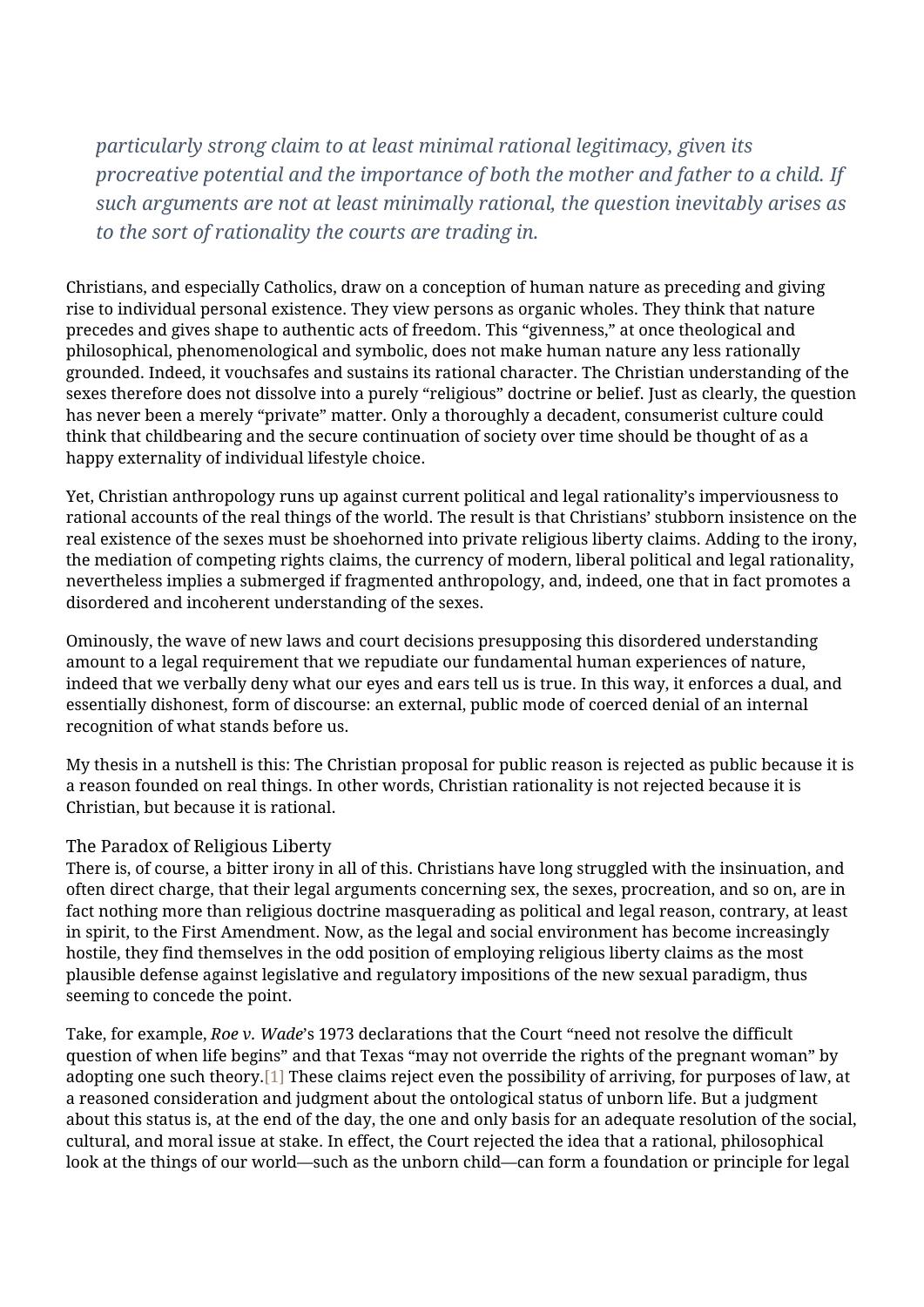rationality. It is a rejection of a realist metaphysics, or a metaphysics of nature, as relevant to legal rationality. The case is instead decided exclusively as a contest of competing interests, those of the mother and her unborn child or those of the mother and the state. The paradox, of course, is that in prohibiting Texas's "theory" of life, and in demurring from its own explicit engagement with the question, the Court nevertheless silently *decides* the question. First, it imposes its own tacit metaphysics rooted in the principles of autonomous choice and separateness, represented in the concept of "viability," as the moment when the state's interest in "potential life" becomes "compelling." More importantly, in claiming not to decide when "life" begins, the Court in fact *did* decide that "life" begins at live birth. Yet, the Court's substantial but dubious metaphysics remains tacit because it presents itself as an empty or substance-less mediation of individual rights.

It is interesting in this connection to consider Justice John Paul Stevens's separate opinion in another important abortion decision, *Webster v. Reproductive Health Services* (1989)[.\[2\]](#page--1-0) There Justice Stevens argued, in part by alluding to St. Thomas's "infamous" doctrine of delayed animation, that claims about the personal nature of the unborn can only be theologically grounded and are therefore precluded as legitimate forms of public or legal argument.[\[3\]](#page--1-0) Stevens's argument has been echoed many times, most recently by Justice Sotomayor in the oral arguments for *Dobbs v. Jackson Women's Health Organization*, currently before the Supreme Court[.\[4\]](#page--1-0) Here we have a perfect example of the idea that any substantive claim about *what* an unborn life is must be merely religious in nature and therefore outside legitimate public rationality. Again, the irony lies in the argument's presupposition that a mere mediation of interests does not itself effectively decide the question of what the fetus is, even as the preservation of the "right" silently implants an anthropology founded on separateness and will, rather than relation and nature.

A similar rejection of rational accounts of nature characterized the debate leading up to *Obergefell v. Hodges*'s constitutional redefinition of marriage to include "gay marriage."[\[5\]](#page--1-0) A pattern emerged in the many court decisions of the period, beginning with Massachusetts's *Goodridge v. Department of Public Health* (2003), of declaring that arguments supporting the challenged state marriage laws failed even the lowest "standard of review," the so-called "rational basis" standard.[\[6\]](#page--1-0) This most deferential standard is really only a requirement that laws under review possess at least minimal legal rationality. One might suppose that marriage's basic male-female structure would have a particularly strong claim to at least minimal rational legitimacy, given its procreative potential and the importance of both the mother and father to a child. If such arguments are not at least minimally rational, the question inevitably arises as to the sort of rationality the courts are trading in. Yet, these courts treated the question solely as one of competing interests, detached from any serious consideration of the nature of the sexes themselves. The states' arguments were therefore treated as little more than dressed up religious doctrine, both illegitimate as a form of legal or political discourse and hateful as a kind of moral posturing[.\[7\]](#page--1-0)

Given this general devaluation of the possibility of rational engagement with real things, it is perhaps understandable that the Little Sisters would turn to First Amendment religious liberty rights to defend themselves from the Obama administration's attempt to force them to offer their employees insurance coverage for contraceptives. Yet this invocation created a certain tension, at least from the point of view of Catholic self-understanding. The Catholic Church has never thought that *Humanae Vitae* (1968) announced a specifically *Catholic* discipline. Nor did it ever consider its teaching against contraception as specifically *religious* in nature, particularly if "religious" is understood as essentially non-rational. Nor has the Church ever considered the teaching to be merely "private," without vast social implications. On the contrary, the Church has always understood its teaching against contraception to reflect a truth of natural law, indeed a truth for all human beings precisely as human, *grounded in*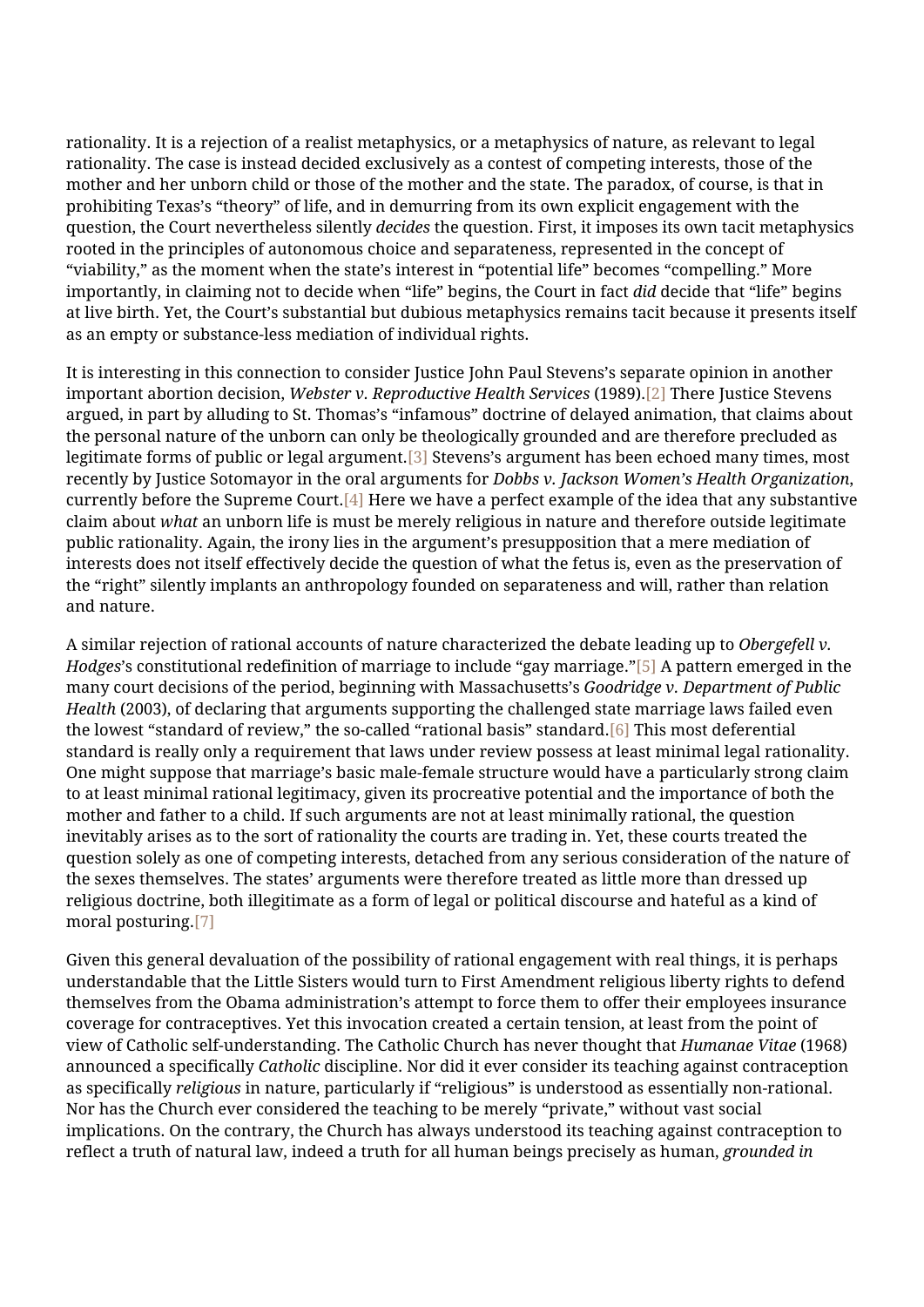*reason* rather than faith, and serving as an element of a much larger social doctrine. While natural law and the teaching on contraception are profoundly shaped within a theological horizon, they are strictly speaking philosophical rather than "religious." Ultimately, the teaching must live or die on this rational, natural law basis.

It is therefore telling that the adjudicative context of the debate, and the nature of legal rationality in our day, meant that the Little Sisters were constrained to call on the legal doctrine of religious liberty to defend their ability to act on their belief, even though doing so tended to undermine the *basis* for that belief.

We have a similar and more important example in *Burwell v. Hobby Lobby* (2014)[,\[8\]](#page--1-0) which addressed the question of *abortifacient* contraceptives. Is the question of abortion an essentially religious one? The Green and Hahn families presumably thought so. But on further reflection, is it not rather a question of the ontological status of embryos and of justice toward all persons? Are these not questions for rational reflection and judgment, questions which must be confronted as profoundly important for the political and legal orders, as well as for civil society? But, as we have seen, *Roe* cut off the possibility for such a rational engagement.

To be sure, the treatment of the Little Sisters' and the Green and Hahn families' claims as matters of "deep religious conviction" rather than "philosophy" was a precondition of their qualification for First Amendment protection[.\[9\]](#page--1-0) My concern, however, is conceptual. It has to do with the longer-term implications of cabining claims about the natural things of the world in the category "religious doctrine." As we have seen, the effect of conceiving the issue as "religious" is to convert what is at its heart a claim concerning the possibilities of public knowledge about the real things of this world—about the nature of sexual love and unborn human life—into a claim of "sincerity" about a publicly non-rational bit of theological positivism, both distorting the basis for the belief and sacrificing its relevance as a matter of public importance. We have here a perfect affirmation of Chesterton's prophetic remark that the propositions "two and two make four" or "leaves are green in summer" will one day become matters of religious conviction.[\[10\]](#page--1-0)

We find a similar use of religious liberty in the legislative proposal known as "Fairness for All" (FFA). Introduced by Rep. Chris Stewart of Utah in 2021, FFA seeks a compromise between the LGBT movement and religious people by mediating between concerns for equality and religious freedom. While FFA may seem like moderation itself when compared to the far more authoritarian Equality Act, it would at best have the effect of conceding that for purposes of the vast bulk of our social life we will accept the LGBT movement's fragmented conception of the nature of sexuality. It would concede, in other words, that the whole of society outside a narrow band of religious exemptions should be shaped *as if* that understanding were valid.

It is true that religious liberty litigation has seen some recent successes, albeit mostly in cases decided on narrow or technical grounds.[\[11\]](#page--1-0) Indeed, at least some members of the Court have indicated the desire to offer a more expansive reading of the Free Exercise Clause[.\[12\]](#page--1-0) But if this more expansive reading offers an obvious strategic and practical advantage, it would also effectively codify the confusion I am highlighting.

It is true that litigants, such as the Little Sisters, the Greens and Hahns, and the bakers, florists, and others caught up in the gender wars, generally explain their beliefs in religious terms. Just as certainly, however, they also think that the real existence of men, women, and unborn children is part of our fundamental human experience, fully intelligible without immediate recourse to religious doctrines or beliefs. Yet, our political, cultural, and intellectual environment conditions litigants and others to think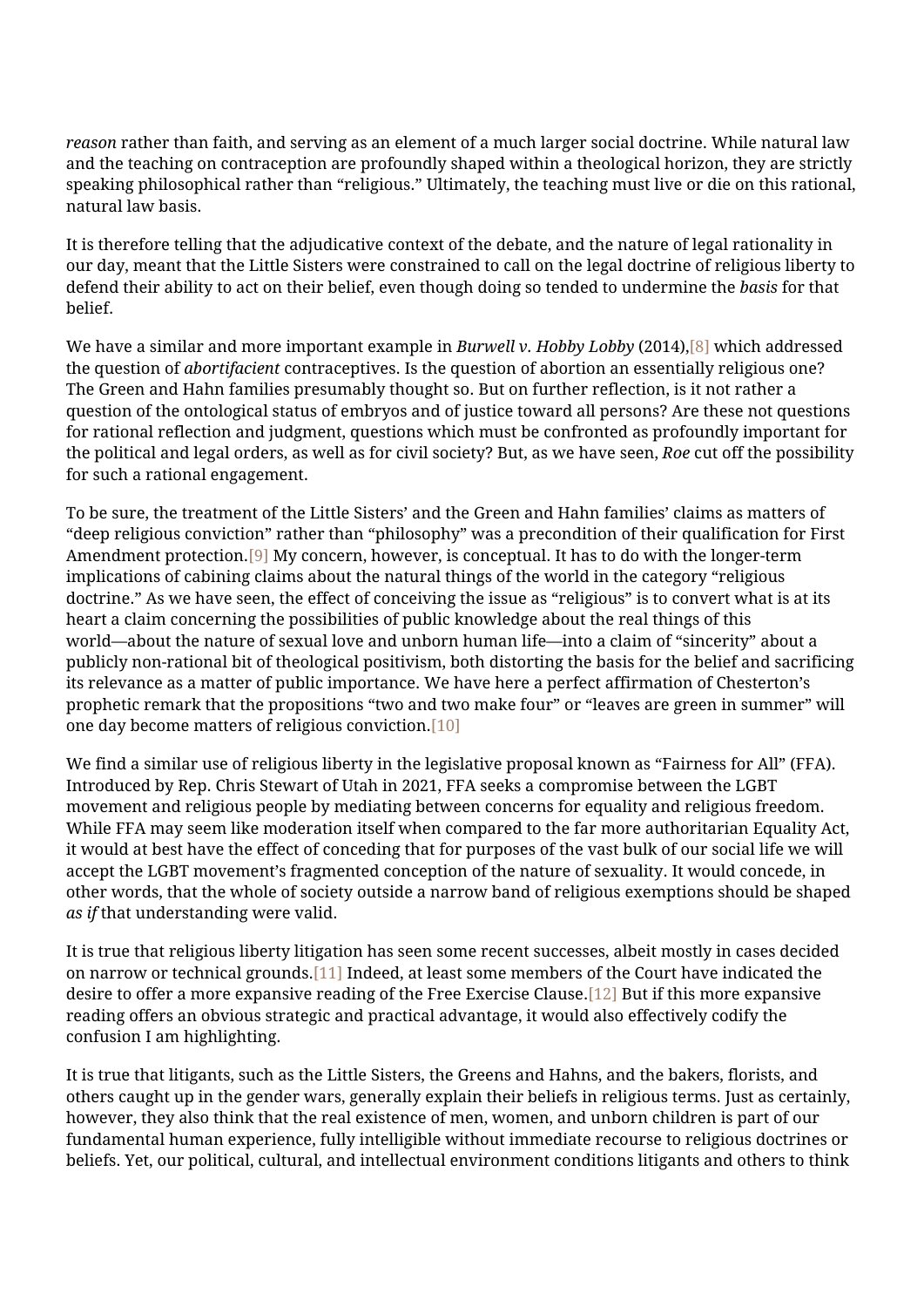of their belief in the intelligibility of human nature in immediately "religious," and therefore essentially non-rational, terms.

#### Religion and Reason

Christians' and others' background belief in creation commits them to recognizing the integral reality and meaningfulness of things in the world, especially of the human body with its division into male and female. Christian revelation, especially as mediated through the Catholic sacramental economy, dramatically deepens how we understand this division of the sexes. Yet, if revelation shows us the otherwise hidden depths of the things of the world, the things of the world also show us the meaning of revelation. If we believe there is an analogy, for example, between marriage and the God-world relationship, particularly as consummated in the Incarnation and the union of Christ and the Church, we must also believe that mundane human marriages share in and reveal the higher reality. The reality and integrity of both analogates are necessary for the analogy to work. Only our experience of fathers of flesh and blood can make God the Father intelligible to us. Only our knowledge of sons can make the eternal Son intelligible to us. Only the experience of mothers can make the Church intelligible. Only the experience of blood relations, of natural brothers and sisters, aunts, uncles, and cousins, can make ecclesial communion real for us. And it is only because we know all these natural things from the earliest moments of our coming into awareness of ourselves and our world that we can know the higher realities that lay claim to us in the most intimate possible way. But this means that the things of the world, including the sexes, must have their own "autonomous" natural standing in worldly reality.

So, the commitment to the integrity of worldly reality is not simply reducible to the prior belief in creation. The religious atmosphere of our recognition of worldly things does not convert our earliest and most fundamental knowledge of human nature into a kind of positivistic theology. It certainly does not make that knowledge non-rational. It does not turn it into a quaint private belief. If the things of the world are structured as they are because God created them, they are nevertheless really structured that way, and this fact is open for all to see.

These reflections raise a point that has been latent in my discussion up to now. If the idea of "religion" in our understanding of religious liberty were more wholesome, the recourse to religious liberty in the gender wars would be less problematic. But as it is, our political and legal orders, as witnessed in both legislation and court decisions, regard religious belief and practice as lying outside the domain of rationality. Religious liberty claims, therefore, demand respect for beliefs that in effect defy public or legal intelligibility or understanding[.\[13\]](#page--1-0)

An objection may have come to mind. Saying that religious rationality cannot be thought of as public rationality is not the same as saying that the category "religion" is "non-rational." It is only to make the more limited claim that religious rationality has been put out of play for public purposes. Hence, it might be countered, nothing has been said one way or the other about religious claims' inherent rationality. This objection misses the point. Reason depends on rational principles, whether we make these explicit or not. The removal of religious reasons from public rationality is, in effect, the removal of religious rational principles from public rationality. But this is just a way of saying that religious reasons do not count as rational principles for public purposes. And this, in turn, means that, from the public point of view, religious rationality is without principle and is therefore non-rational.

While this public non-rationality of religion is itself highly problematic, my purpose here is to point out that under these circumstances recourse to religious liberty claims in the context of sex and the sexes only cements the pernicious concession of the basic non-rationality of beliefs concerning human nature, as though belief in the reality of sex and the sexes is only a matter of private and sincerely held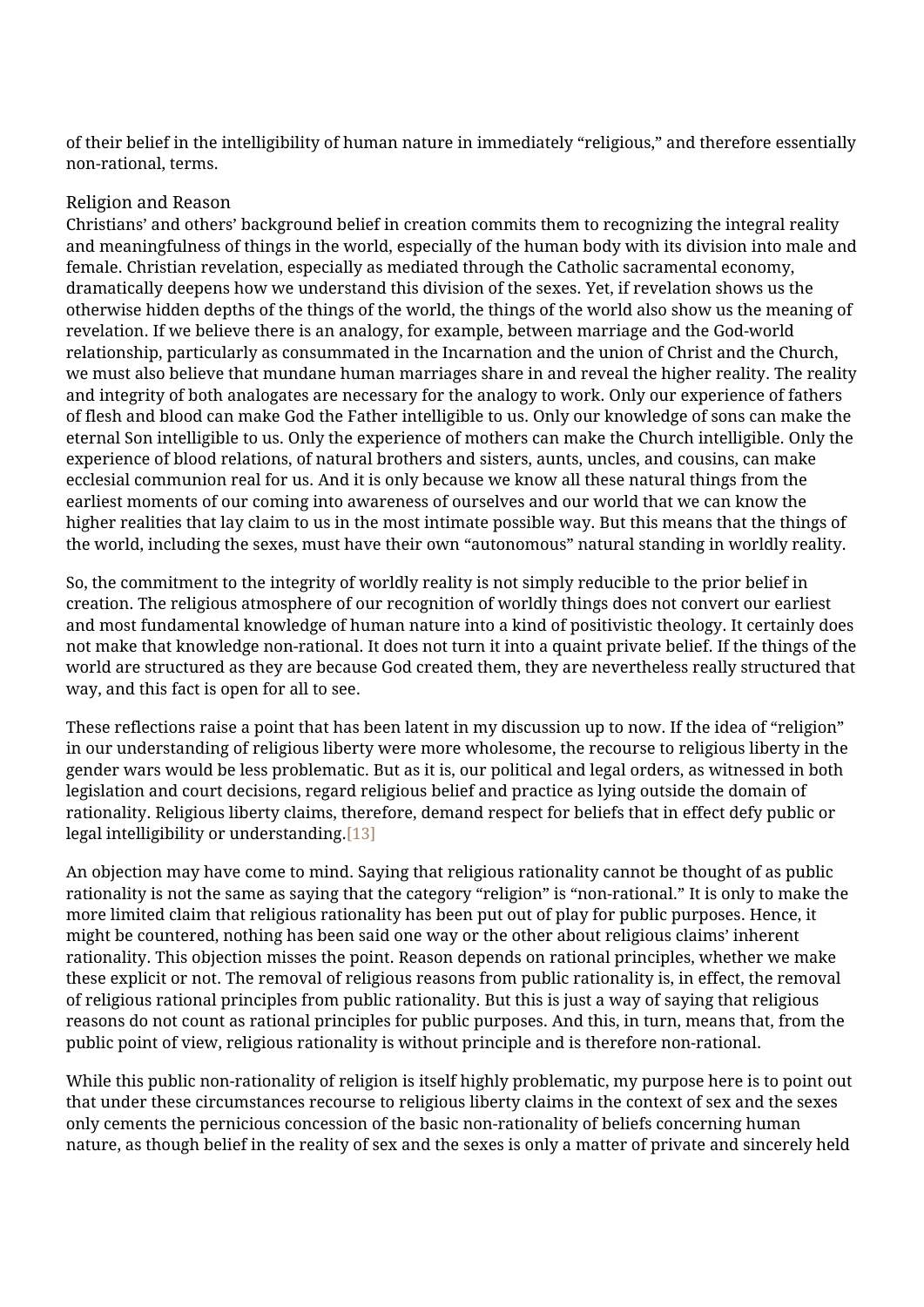#### religious conviction.

It is this position of non-rational belief that is improbably pitted against *publicly rational* equality-based claims, such as the claim to fair and equal access to employment, goods, and services. Hence, an opening is created for declarations such as that of [Pete Buttigieg](https://www.nationalreview.com/2019/10/cnns-anti-religious-town-hall/) during his abortive 2020 presidential run: "The right to religious freedom ends where religion is being used as an excuse to harm other people." If we can no longer advance a publicly rational argument concerning the nature of sex and the sexes, then our position must be, at least publicly, bigoted. As a non-rational check on public rationality's work, religious liberty's employment in this area must boil down to the following claim: "Look, I don't ask you to understand my non-rational belief, but only to respect it because I sincerely hold it. And, by the way, please also disregard its discriminatory implications."

This tendency toward a positivistic understanding of religion haunts American political and legal discourse. The paradox we face is that legal ordination of the sexes and their role in society is fundamental to civilization itself. Indeed, the possibility for a truly human civilization is at stake in this one issue. Yet, America's legal and political epistemology is incapable of engaging the topic intelligibly. To do so, we would need first to know what sex and the sexes are. But this question turns on the even more fundamental one of what a human being *is*. And that discussion is not something legal or political discourse is prepared to handle or even consider.

#### Science and Mysticism

At first sight, this last claim—my leitmotif—may seem patently wrong. Our way of understanding what things are, it would seem, is modern science, and indeed courts and legislators have constant recourse to science in their discussion of gender, life, and other such issues. Regarding our present topic, then, scientific rationality serves as a realist antipode to religious non-rationality.

Yet, science has clouded rather than brought light to the question. This can be seen in the very influential early work of John Money, who in the 1950s coined the word "gender" as applicable to persons, and Robert Stoller, who in the 1960s coined the phrase "gender identity." Money's methodological analysis of "sex" into seven components (morphology, gonads, chromosomes, endocrinology, and so forth) plus "gender," the psycho-social aspect, is a prime example of science's typically reductive approach[.\[14\]](#page--1-0) Crucially, Money claimed that his study of hermaphroditism, for whom the various components do not "align," provided a way to understand sexuality universally, even where the components *do* align. In other words, the anomalous conditions of his patients were consciously and explicitly used to understand the *nature* of human sexuality as such. Indeed, Robert Stoller referred to his transsexual patients—believe it or not—as "natural experiments,"[\[15\]](#page--1-0) as though their non-alignment was a naturally occurring equivalent of laboratory dissection.

This pattern, of fragmenting sexuality into its constitutive parts, trying to understand healthy sexuality through the lens of this fragmentation, and the principled division of sexuality into its mental and bodily aspects, continues today, including for example in expert testimony.[\[16\]](#page--1-0) It is common to invoke the variants studied by Money and Stoller in an attempt to show that human sexuality should not be thought of as essentially "binary" or human inclination as naturally directed to the opposite sex.

Even this thumbnail sketch suggests the problematic character of the proposition that science can tell us what sex is. Money's and Stoller's categorizations unavoidably involve assumptions and judgments concerning, for example, the relationship between the body and subjectivity (i.e., a variant of the "body-mind problem"), how *elements* of sexuality relate to sexuality *as a whole* (i.e., the problem of parts and wholes), and the question of whether the nature of sexuality can be understood by looking to anomalous instances (i.e., the problem of nominalism and nature). These are not scientific questions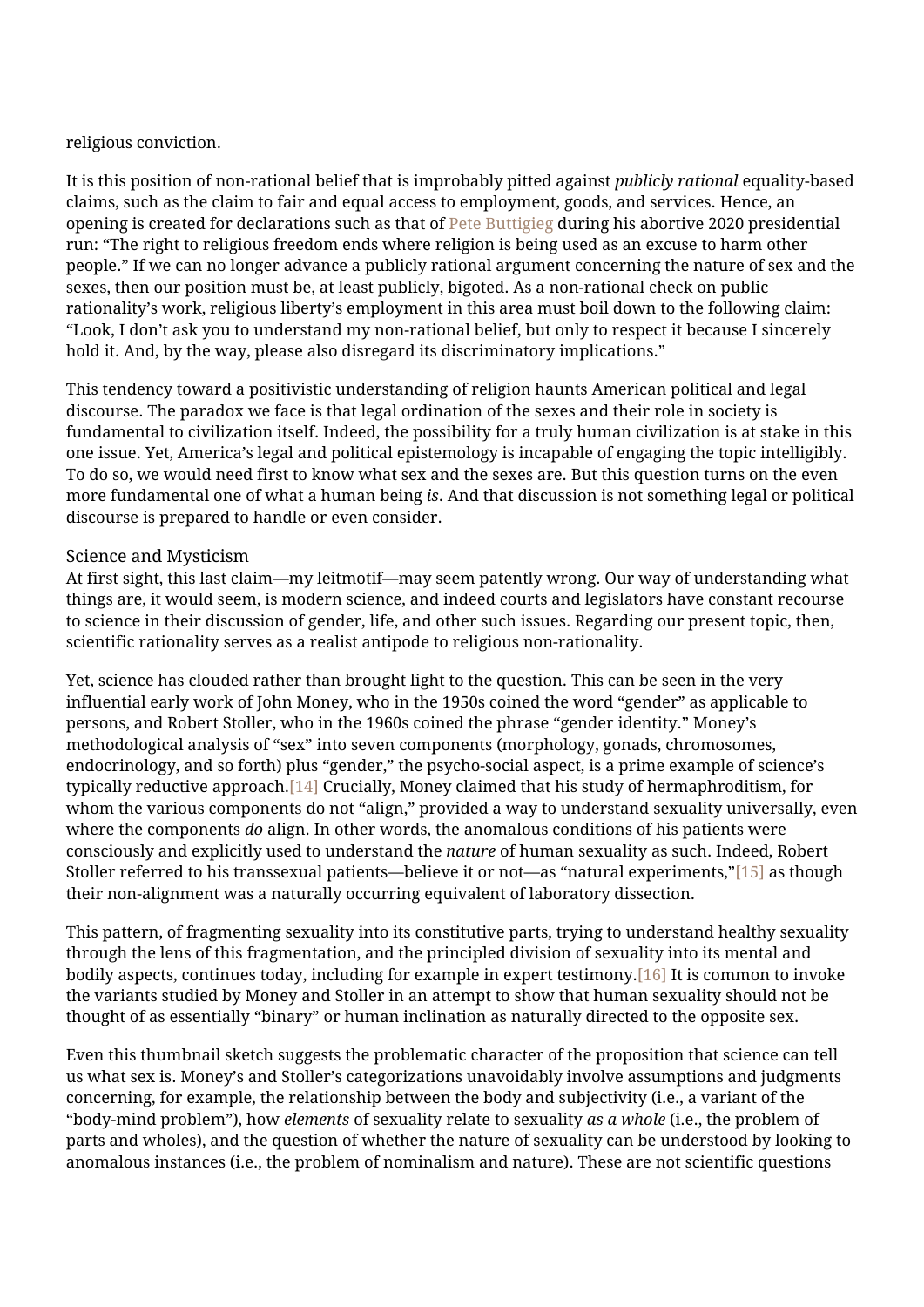but metaphysical ones. Indeed, they are *classic* metaphysical questions. Gender science's tacit presupposition of their resolution in one direction can hardly be viewed as unproblematic or as either metaphysically or religiously neutral. The close relationship of these underlying questions to scientific judgments brings into relief the fact that science is not without its metaphysical commitments.[\[17\]](#page--1-0)

The question "what is sex?" is dissolved rather than answered under a Money's or a Stoller's hand. By attempting to make sexuality intelligible through its aberrant instantiations, the resultant science begins with the very assumption—the fragmentary understanding of the human person—that fuels the gender movement.

#### Gender's Aporia

What, then, is the proper response to the issues I have raised? It is here that my "prescriptive" gesture may appear to be an exercise in "reenactment."

Nevertheless, we can at least say that, as a general matter, the nature of something may be found by seeking the core element of its intelligibility*.* To see natural form, we must ask ourselves: What is that conceptual and ontological element without which the thing in question could not exist or would simply be unintelligible? In relation to sex, that core element is clearly the so-called "binary," the organic complementarity of the two sexes, man and woman, precisely what is undermined by the concept of "sexual orientation" and ultimately denied by "gender identity." Without this, there simply is no "sex," as the rapid devolution of the gender identity movement in the direction of "non-binariness" (and, therefore, also of the erosion of its own basis for being and intelligibility) has shown.

Until we develop a mode of legal discourse that can account for this core element, our civil conceptions of sexuality will grow increasingly incoherent. Sexuality is only intelligible in view of the two sexes, and these are only intelligible in their ordination to each other, along with this ordination's procreative potential. The concepts of "sexual orientation" and "gender identity" both rely on and undermine the intelligibility of this ordination. They render the relationship between personal subjectivity and the sexually dimorphic body arbitrary. In this way, they externalize and materialize the body. Yet, they attempt to build a sense of personal subjectivity that logically relies on this de-personalized body. They are, in other words, parasitic on the natural ordination of the sexes to each other and their relationship to procreation, even as they drain their host of its life-force[.\[18\]](#page--1-0)

In this way, the dual concepts of "sexual orientation" and "gender identity" have rendered modern sexuality internally incoherent, precisely by obliterating the core element of its intelligibility. This rejection of the bases for a rational account of the things of the world, in favor of a mediation of rights and interests, is the direct source of the civilizational crisis presented by modern legal rationality. Again, Christian public rationality is not rejected because it is Christian, but because it is rational.

*David S. Crawford is the Dean for Academic Affairs and Associate Professor of Moral Theology and Family Law at the Pontifical John Paul II Institute for Studies on Marriage and Family, and the author of* Marriage and the Sequela Christi *(Lateran University Press).*

[\[1\]](#page--1-0) 410 U.S. 113, at 160, 162 (1973).

- [\[2\]](#page--1-0) 492 U.S. 501 (1989).
- [\[3\]](#page--1-0) Ibid., at 563ff. See also Ronald Dworkin's famous and influential article, "Unenumerated Rights: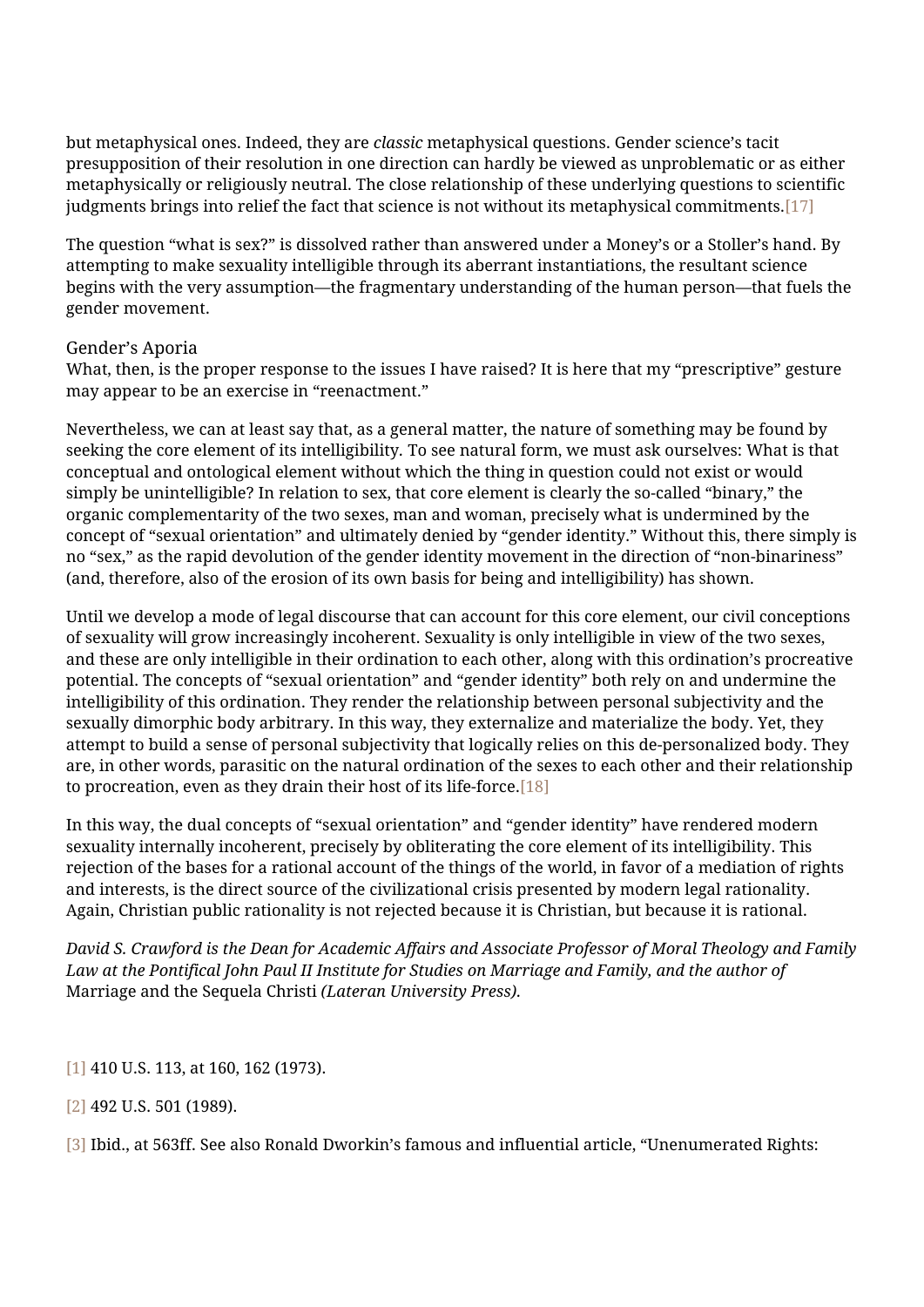Whether and How Roe Should Be Overruled," in *The University of Chicago Law Review*, vol. 59 (1992): 381-432, at n. 36. Interestingly, Justice Stevens falsely supposes that Thomas' doctrine concerning delayed animation is "theological" in nature, when in fact it is a philosophical doctrine and indeed one inherited from Aristotle. This misapprehension, however, suggests the very tendency I am trying to highlight in this paper.

[\[4\]](#page--1-0) Oral Argument Transcript (Dec. 1, 2021), Docket No. 19-1392: 29-30.

[\[5\]](#page--1-0) 576 U.S. 644 (2015).

[\[6\]](#page--1-0) Goodridge v. Dep't. of Pub. Health, 798 N.E.2d 941, 958-68 (Mass. 2003). See also, for example, *Perry v. Schwarzenegger*, 704 F. Supp. 2d 921, 994–1003 (N.D.Cal. 2010). See Katie R. Eyer, "The Canon of Rational Basis Review," 93 *Notre Dame Law Review* 1317 (2018) for a discussion of the growing use of rational basis review.

[\[7\]](#page--1-0) E.g., *Perry v. Schwarzenegger*, 704 F. Supp. 2d 921 (N.D. Cal. 2010).

[\[8\]](#page--1-0) 573 U.S. 682 (2014).

[\[9\]](#page--1-0) *Wisconsin v. Yoder*, 406 U.S. 205, at 216 (1972).

[\[10\]](#page--1-0) G.K. Chesterton, Heretics (New York: John Lane Company, 1905): 304-5.

[\[11\]](#page--1-0) E.g., *Masterpiece Cakeshop v. Colorado Civil Rights Commission*, 584 U.S. \_\_\_ (2018); *Fulton v. City of Philadelphia*, 593 U.S. \_\_\_ (2021).

[\[12\]](#page--1-0) At least six of the justices in *Fulton* expressed skepticism concerning *Employment Div. v. Smith's* rather stingy treatment of the Free Exercise Clause (494 U.S. 872 [1990]). Moreover, the Court seemed to hint that it would have been favorably disposed toward a religious liberty claim in *Bostock v. Clayton County* 590 U.S. \_\_\_ (2020).

[\[13\]](#page--1-0) E.g., *Thomas v. Review Board*, 450 U.S. 707 (1981): "Religious beliefs *need not be* acceptable, logical, consistent, or comprehensible to others in order to merit First Amendment protection" (714); *Employment Div. v. Smith*, 494 U.S. 872 (1990): "Repeatedly and in many different contexts, we have warned that courts must not presume to determine . . . the plausibility of a religious claim" (887).

[\[14\]](#page--1-0) E.g., John Money, Joan Hampson, and John Hampson, "Examination of Some Basic Sexual Concepts: The Evidence of Human Hermaphroditism," 97 *Bulletin of the John Hopkins Hospital* 301, 302 (1955); Money, Hampson, and Hampson, "Imprinting and the Establishment of Gender Role," 77 *A.M.A. Archives of Neurology and Psychiatry* 333 (1956).

[\[15\]](#page--1-0) Stoller, *Sex and Gender: The Development of Masculinity and Femininity* (Karnac Books, 1968): vii, 5, 14.

[\[16\]](#page--1-0) E.g., *Schroer* v. *Billington*, 525 F. Supp. 2d 58 (D.D.C. 2008) (testimony of Dr. Walter Bockting, of the University of Minnesota and World Professional Association of Transgender Health ("WPATH")). Sharon M. McGowan, "Working with Clients to Develop Compatible Visions of What It Means to 'Win' a Case: Reflections on *Schroer v. Billington*," 45 *Harv. C.R.-C.L. L. Rev*. 205, 234-5, citing tr. of Bench Trial at 402-03, Schroer, 525 F. Supp. 2d 58 (D.D.C. 2005) (No. 05-1090).

[\[17\]](#page--1-0) This would seem to be the ineluctable conclusion to be drawn from T.S. Kuhn, *The Structure of*